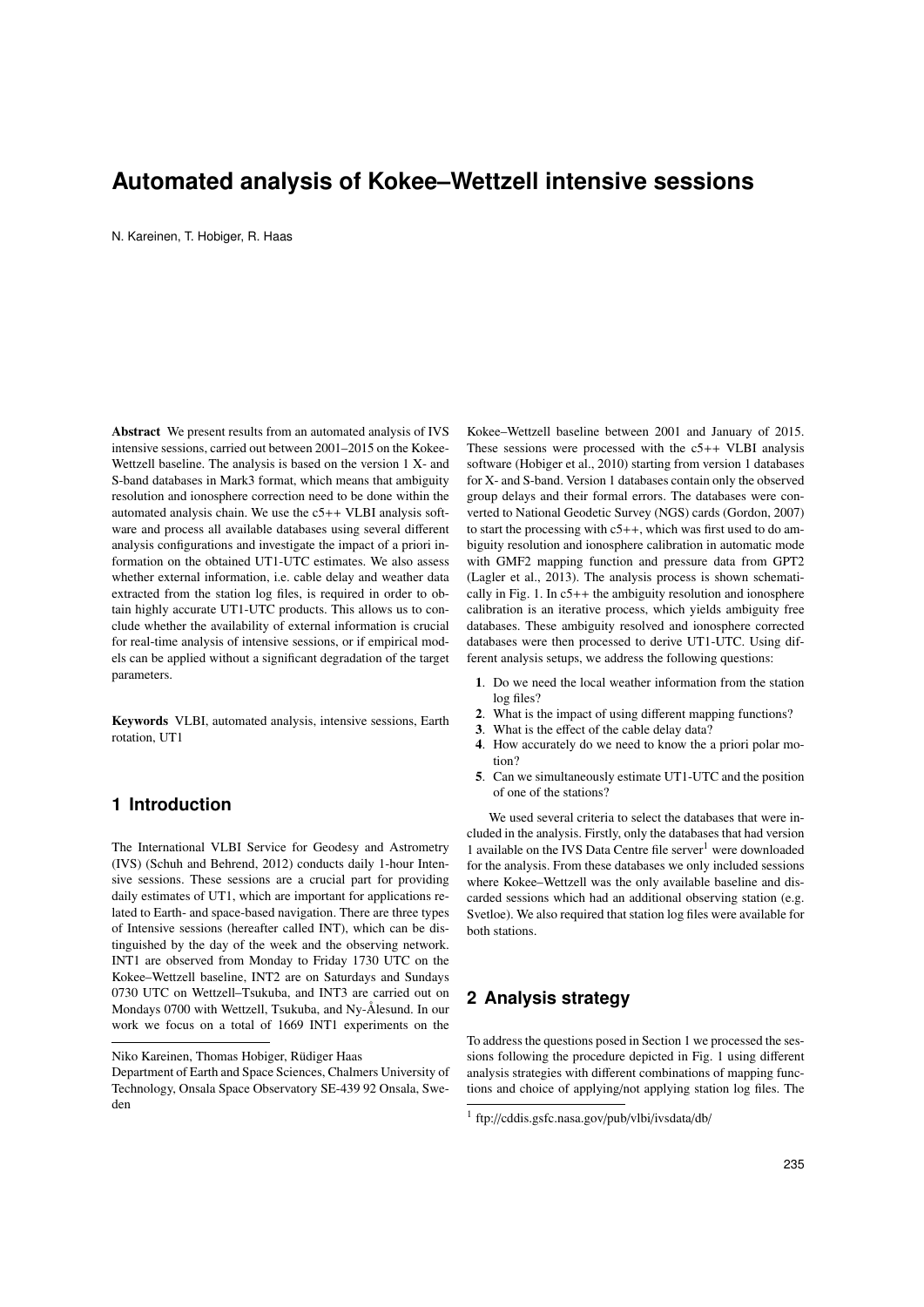

**Fig. 1** Flowchart of the automated data analysis with c5++.

strategies, labelled as A, B, C, and D are shown in Table 1. The latest IERS 2010 conventions (Petit and Luzum, 2010) were used in the analysis. The parametrisation options and a priori information used with all strategies are listed in Table 2. C04 refers to the IERS EOP 08 C04 time series (Bizouard and Gambis, 2011). We processed the data with two mapping functions, VMF1 (Boehm et al., 2006) and GMF(GPT2).

**Table 1** Overview of the four analysis strategies used.

|   | Strategy Mapping function Cable delay data Pressure data |                                     |                  |
|---|----------------------------------------------------------|-------------------------------------|------------------|
| А | VMF1                                                     | Not applied                         | GPT <sub>2</sub> |
| в | GMF(GPT2)                                                | Not applied                         | GPT <sub>2</sub> |
|   | VMF1                                                     | Station log files Station log files |                  |
| D | GMF(GPT2)                                                | Station log files Station log files |                  |

In all tested analysis runs sessions which resulted in UT1-UTC residuals w.r.t. C04 over 1000  $\mu$ s (in absolute value) or 50  $\mu$ s for the formal errors were eliminated as crude outliers. Additionally, a number of sessions were excluded because the UT1-UTC could not be estimated due to insufficient number of good observations w.r.t. number of unknowns.

#### **3 Results**

The following subsections discuss the processing results from the different analysis strategies (A-D).

236 Kareinen et al.

| <b>Table 2</b> Parametrisation and a priori values used in the analysis. |  |  |  |  |  |  |  |  |
|--------------------------------------------------------------------------|--|--|--|--|--|--|--|--|
|--------------------------------------------------------------------------|--|--|--|--|--|--|--|--|

| Kokee                               | Wettzell        |
|-------------------------------------|-----------------|
| Est. 2nd order polynomial Reference |                 |
| Fix to ITRF2008                     | Fix to ITRF2008 |
| Fix                                 | Fix             |
| Solve 1 offset                      | Solve 1 offset  |
| Fix to ICRF2                        |                 |
| Est. 1 offset w.r.t. C04            |                 |
| Fix to C <sub>04</sub>              |                 |
| Fix to C04                          |                 |
|                                     |                 |

# **3.1 Impact of mapping functions and log files**

The results show that the choice of mapping function and the use of log files give differences smaller than  $1 \mu s$ . Table 3 summarizes statistical information for each solution type. Questions 1 and 2 are addressed in Figures 2 and 3, respectively. In order to make the comparison straightforward, only the sessions appearing in all of the four strategies after the outlier elimination are included in these two figures.

**Table 3** Statistical information on individual analysis strategies: rejected sessions (out of 1669), WRMS and weighted bias w.r.t. C04.

|   |     |       | Strategy Rejected sessions WRMS [ $\mu$ s] Weighted bias [ $\mu$ s] |
|---|-----|-------|---------------------------------------------------------------------|
|   | 311 | 17.63 | 2.65                                                                |
| B | 311 | 17.64 | 2.65                                                                |
|   | 263 | 18.03 | 2.65                                                                |
|   | 263 | 18.04 | 2.67                                                                |

The results in Table 3 show that the Weighted Root Mean Square (WRMS) is slightly improved by using the data from the station log files. However, the use of log files also reduces the number of sessions that pass the session-wise outlier rejection criteria (absolute values of estimates  $\langle 1000 \mu, \text{formal errors} \rangle$  $<$  50  $\mu$ s). There is practically no difference in the weighted biases between the processing strategies. Based on the small differences between the processing strategies GMF(GPT2) was chosen for all further investigations.

#### **3.2 Impact of cable delay data**

We can investigate the impact of cable delay on the UT1-UTC estimate w.r.t. C04 by differencing the two time series which use the same mapping function, but different station log file setup. As an example, the top graph in Figure 4 depicts the difference of the data in Figures 2B and 3D, respectively.

Shown in the bottom graph are the same data plotted against the de-trended RMS of cable delays for Kokee (left) and Wettzell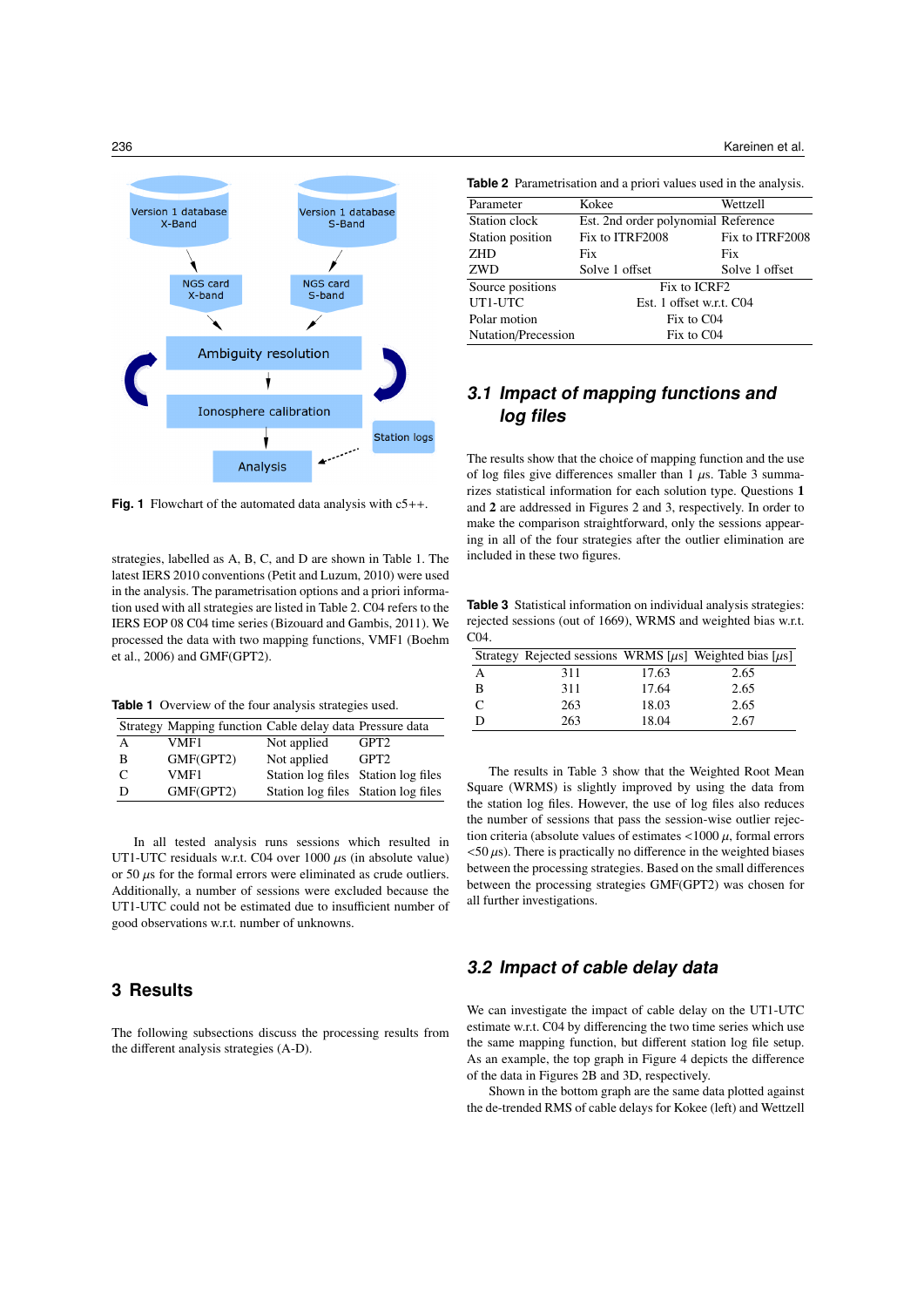

**Fig. 2** Processing without log files: UT1-UTC residuals w.r.t. C04 processed with (A) VMF1 and (B) GMF(GPT2). The bottom row presents the difference of time series (A) and (B).



**Fig. 3** Processing with log files: UT1-UTC residuals w.r.t. C04 processed with (C) VMF1 and (D) GMF(GPT2). The bottom row presents the difference of time series (C) and (D).

(right). A jump exceeding  $5 \mu s$  is seen in the difference of the residuals in late 2013 to early 2014. From these station-wise plots we can see, that the jump points are correlated with high RMS values for the cable delay data at Wettzell.



**Fig. 4** Top: differences between results presented in Figures 2B and 3D. fig. A systematic behaviour is seen in the end of 2013. Bottom: scatter plots of the differences vs. RMS of de-trended cable delay values for Kokee (left) and Wettzell (right).

### **4 The impact of polar motion accuracy**

According to the IERS Bulletin  $A^2$  (IERS, 2015) (update frequency of one week) the accuracy of the predicted polar motion is

$$
\sigma_{x_p, x_p} = 680 \cdot D^{0.80} \quad [\mu as], \tag{1}
$$

where D is the days elapsed since the Bulletin A epoch. The impact of the polar motion accuracy on the UT1-UTC estimation was studied by a Monte Carlo simulation. The simulation was carried out by adding a noise term to the a priori polar motion information. This noise term was drawn from a normal distribution with a standard deviation based on the estimated accuracy according to Equation (1). This was done in a Monte Carlo fashion 20 times for each of the 1669 sessions with a prediction interval of 0.25 to 6 days in 24 steps of 0.25 days. For each set of Monte Carlo calculations (1–20) within a noise level a weighted RMS was computed and then these 20 values were averaged over the respective noise level, and a standard deviation for the 20 values was computed as a measure of formal error. Figure 5 presents the result of the Monte Carlo simulation and a power function fit to the data. We can see that the mean WRMS of the UT1-UTC residuals depends strongly on the accuracy of the a priori pole

<sup>2</sup> http://datacenter.iers.org/eop/-/somos/5Rgv/latest/6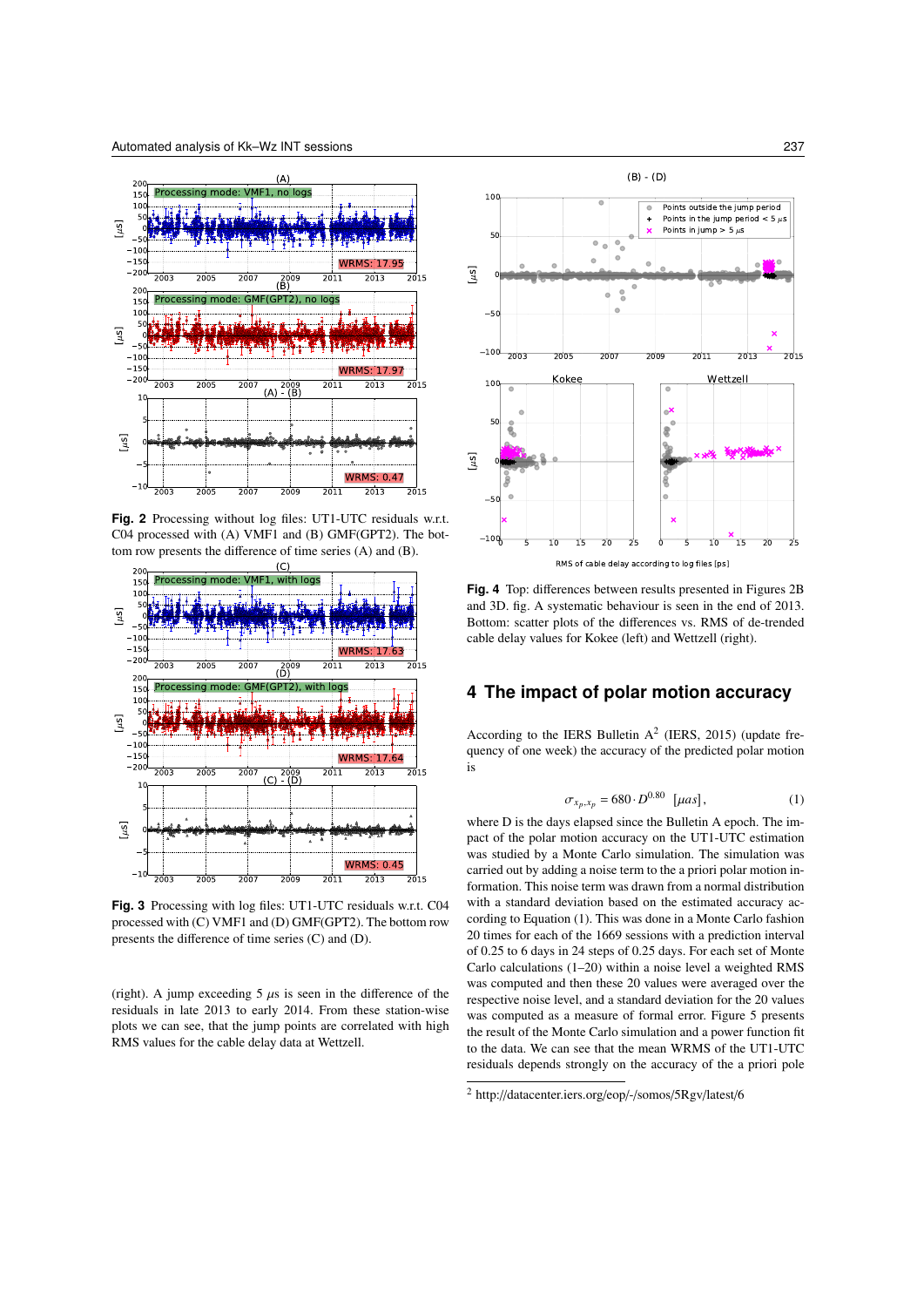$\frac{1}{2}$   $\frac{2}{3}$   $\frac{3}{4}$   $\frac{5}{1}$   $\frac{6}{1}$  Days since Bulletin A pole components update [days] 15 —  $20$   $\leq$ 25 30 35 40 45 50 55 68. WRMS  $\begin{bmatrix} \mu s \\ \mu s \end{bmatrix}$ **paramete** a: 3.97  $h: 1.24$  c: 18.041  $f(x) = a \cdot x^b + c$ Mean WRMS from Monte Carlo<br>
- T 2 0.0 680.0 1183.95 1637.59 2061.37 2464.25 2851.21 Predicted accuracy of pole components from Bulletin A [ $\mu$ as]

**Fig. 5** Mean WRMS of UT1-UTC residuals w.r.t. C04 as a function of polar motion accuracy. The X-axis shows days elapsed since Bulletin A epoch (bottom) and polar motion accuracy (top).

# **4.1 Impact of estimating the station position**

Wettzell was kept as the reference station, while the position of Kokee was estimated with constraints between 0.1 mm to 10 mm, with steps of 0.025 mm in a logarithmic scale. Figure 6 shows the effect of the constraint level on the WRMS of UT1-UTC residuals w.r.t. C04. Also shown is the number of sessions lost relative to the number of sessions. Sessions are lost because estimating the station position of Kokee with too loose constraints sometimes causes solutions to not converge. While the applied constraints remain on the millimetre level or tighter, there is no degradation in terms of WRMS of the UT1-UTC residuals w.r.t. C04. However, no improvement can be seen either. Beyond 1 millimetre constraint level the solution becomes unstable, causing both the accuracy of the UT1-UTC estimate to decrease as well as non-convergence in the least-squares adjustment.

## **5 Conclusions**

Based on our results on the automated analysis of INT1 sessions we can conclude for the research questions posed in Section 1:

1. There is no clear advantage in using local weather data from the station log files compared to using GPT2.



**Fig. 6** Effect of constraint level for station position estimation on the WRMS of the UT1-UTC residuals w.r.t. C04 (left scale) and the number of sessions that failed when station position was estimated (right scale).

- 2. There is no significant difference in using VMF1 or GMF.
- 3. There is a benefit in using cable delay data, provided that it is reliable.
- 4. Outdated polar motion values have a significant impact on UT1-UTC estimates. Polar motion with sub-daily resolution is necessary to provide UT1-UTC with a mean accuracy of better than 20  $\mu$ s.
- 5. Station position estimation does not degrade UT1-UTC if tight constraints on the millimeter level are applied.

We can conclude from the results of the processing strategies with and without station log files that if the pressure and cable data are reliable the UT1-UTC accuracy is slightly improved. However, when station log data were used, 48 sessions were rejected based on our outlier exclusion criteria (see Section 2). In all instances the rejections were due to bad pressure data in the station log files. Compared to pressure, bad cable calibration data degraded the UT1-UTC estimates to a lesser extent. Rigorous automatic procedures to filter the bad station log data are needed to ensure that if the station log files are used they do not degrade the UT1-UTC estimate. Inaccuracy in a priori polar motion values remain the largest cause to degradation in the accuracy of UT1-UTC estimates. Further details of this study can be found in Kareinen et al. (2015).

#### **References**

- Bizouard C, Gambis D (2011) The combined solution C04 for Earth Orientation Parameters consistent with International Terrestrial Reference Frame 2008. https:// hpiers.obspm.fr/iers/eop/eopc04/C04.guide.pdf. Accessed 17 Aug 2015
- Boehm J, Werl B, Schuh H (2006) Troposphere mapping functions for GPS and very long baseline interferometry from

components. After 1 day the WRMS degrades from approximately 5  $\mu$ s from 18  $\mu$ s to 23  $\mu$ s.